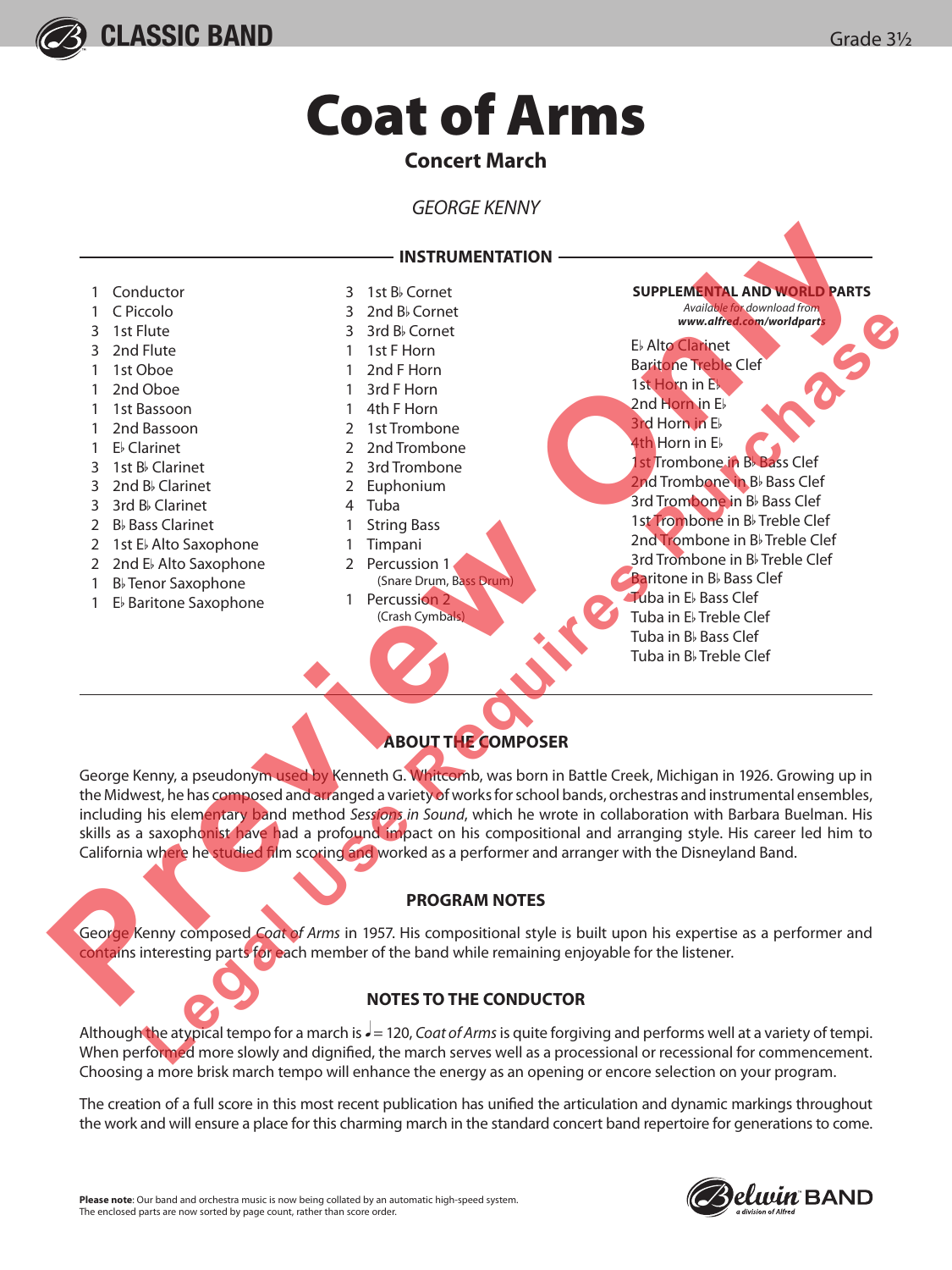| $\mathfrak{2}$<br><b>FULL SCORE</b><br>Approx. Duration - 4:00                                      |                     |                           |                |    |                                         |                                                  |   | <b>Coat of Arms</b><br><b>Concert March</b> |                |                                                                                             |   |                |                     |                                                                     |
|-----------------------------------------------------------------------------------------------------|---------------------|---------------------------|----------------|----|-----------------------------------------|--------------------------------------------------|---|---------------------------------------------|----------------|---------------------------------------------------------------------------------------------|---|----------------|---------------------|---------------------------------------------------------------------|
|                                                                                                     |                     |                           |                |    | <b>March tempo</b> $\sqrt{ }$ = ca. 120 |                                                  |   |                                             |                |                                                                                             |   |                |                     | By George Kenny                                                     |
|                                                                                                     |                     |                           |                |    |                                         |                                                  | 峌 |                                             |                |                                                                                             |   |                |                     |                                                                     |
| Piccolo                                                                                             |                     |                           |                |    |                                         |                                                  |   |                                             |                |                                                                                             |   |                |                     |                                                                     |
|                                                                                                     |                     |                           | ff             |    |                                         |                                                  |   |                                             |                |                                                                                             |   |                |                     | ff                                                                  |
| <b>Flutes</b>                                                                                       |                     |                           |                |    |                                         |                                                  | ⊫ |                                             |                |                                                                                             |   |                |                     |                                                                     |
|                                                                                                     | $\frac{1}{2}$       |                           | ff             |    |                                         |                                                  |   |                                             |                |                                                                                             |   |                | $\boldsymbol{\eta}$ | ff                                                                  |
| <b>Oboes</b>                                                                                        |                     |                           |                | a2 |                                         |                                                  |   |                                             |                |                                                                                             |   |                |                     |                                                                     |
|                                                                                                     | $\frac{1}{2}$       |                           |                |    |                                         |                                                  |   |                                             |                |                                                                                             |   |                |                     |                                                                     |
|                                                                                                     |                     |                           |                |    |                                         |                                                  |   |                                             |                |                                                                                             |   |                |                     | ff                                                                  |
| <b>Bassoons</b>                                                                                     |                     |                           |                |    |                                         |                                                  |   |                                             | a <sup>2</sup> |                                                                                             |   |                |                     |                                                                     |
|                                                                                                     | $\frac{1}{2}$       | $\mathbf{D}$              |                |    |                                         |                                                  |   |                                             |                |                                                                                             |   |                |                     | ff                                                                  |
| <b>E</b> b Clarinet                                                                                 |                     |                           |                |    |                                         |                                                  |   |                                             |                |                                                                                             |   |                |                     |                                                                     |
|                                                                                                     |                     |                           |                |    |                                         |                                                  |   |                                             |                |                                                                                             |   |                |                     |                                                                     |
|                                                                                                     |                     |                           |                |    |                                         |                                                  |   |                                             |                |                                                                                             |   |                |                     |                                                                     |
|                                                                                                     |                     |                           |                |    |                                         |                                                  |   |                                             |                |                                                                                             |   |                |                     |                                                                     |
|                                                                                                     | $\mathbf{1}$        |                           |                |    |                                         |                                                  |   |                                             |                |                                                                                             |   |                |                     |                                                                     |
| <b>B</b> b Clarinets                                                                                |                     |                           | fi             |    |                                         |                                                  |   |                                             |                |                                                                                             |   |                |                     | f f                                                                 |
|                                                                                                     |                     |                           |                | а2 |                                         |                                                  |   |                                             |                |                                                                                             |   |                |                     |                                                                     |
|                                                                                                     |                     |                           |                |    |                                         |                                                  |   |                                             |                |                                                                                             |   |                |                     | ∯                                                                   |
| <b>B</b> b Bass Clarinet                                                                            |                     |                           |                |    |                                         |                                                  |   |                                             |                |                                                                                             |   |                |                     |                                                                     |
|                                                                                                     |                     |                           |                |    |                                         |                                                  |   |                                             |                |                                                                                             |   |                |                     |                                                                     |
|                                                                                                     |                     |                           |                |    |                                         |                                                  |   |                                             |                |                                                                                             |   |                |                     |                                                                     |
| Eb Alto<br><b>Saxophones</b>                                                                        |                     |                           |                |    |                                         |                                                  |   |                                             |                |                                                                                             |   |                |                     |                                                                     |
|                                                                                                     | $\frac{1}{2}$       |                           |                |    |                                         |                                                  |   |                                             |                |                                                                                             |   |                |                     |                                                                     |
|                                                                                                     |                     |                           |                |    |                                         |                                                  |   |                                             |                |                                                                                             |   |                | $\boldsymbol{p}$    | ff                                                                  |
| <b>B</b> <sub>b</sub> Tenor<br><b>Saxophone</b>                                                     |                     |                           |                |    |                                         |                                                  |   |                                             |                |                                                                                             |   |                |                     |                                                                     |
|                                                                                                     |                     |                           |                |    |                                         |                                                  |   |                                             |                |                                                                                             |   |                |                     |                                                                     |
|                                                                                                     |                     |                           |                |    |                                         |                                                  |   |                                             |                |                                                                                             |   |                |                     | f f                                                                 |
| <b>E</b> b Baritone<br><b>Saxophone</b>                                                             |                     |                           |                |    |                                         |                                                  |   |                                             |                |                                                                                             |   |                |                     |                                                                     |
|                                                                                                     |                     |                           |                |    |                                         |                                                  |   |                                             |                |                                                                                             |   |                |                     |                                                                     |
| <b>B</b> b Cornets                                                                                  |                     |                           |                |    |                                         |                                                  |   |                                             |                |                                                                                             |   |                |                     |                                                                     |
|                                                                                                     | 1                   |                           |                |    |                                         |                                                  |   |                                             |                |                                                                                             |   |                |                     |                                                                     |
|                                                                                                     |                     |                           |                |    |                                         |                                                  |   |                                             |                |                                                                                             |   |                | $\boldsymbol{p}$    | ff                                                                  |
|                                                                                                     | $\frac{2}{3}$       |                           |                |    |                                         |                                                  |   |                                             |                |                                                                                             |   |                |                     |                                                                     |
|                                                                                                     |                     |                           |                |    |                                         |                                                  |   |                                             |                |                                                                                             |   | mp             | $\boldsymbol{p}$    |                                                                     |
|                                                                                                     |                     |                           |                |    |                                         |                                                  |   |                                             |                |                                                                                             |   |                |                     |                                                                     |
| F Horns                                                                                             | L<br>$\overline{2}$ |                           |                |    |                                         |                                                  |   |                                             |                |                                                                                             |   |                |                     |                                                                     |
|                                                                                                     |                     |                           |                | a2 |                                         |                                                  |   | a2                                          |                |                                                                                             |   |                |                     | 11                                                                  |
|                                                                                                     | 3<br>4              |                           |                |    |                                         |                                                  |   |                                             |                |                                                                                             |   |                |                     |                                                                     |
|                                                                                                     |                     |                           |                |    |                                         |                                                  |   |                                             |                |                                                                                             |   |                |                     |                                                                     |
| <b>Trombones</b>                                                                                    |                     |                           |                |    |                                         |                                                  |   |                                             |                |                                                                                             |   |                |                     |                                                                     |
|                                                                                                     |                     |                           |                |    |                                         |                                                  |   |                                             |                |                                                                                             |   |                |                     | ff                                                                  |
|                                                                                                     | $\mathbf{3}$        |                           |                |    |                                         |                                                  |   |                                             |                |                                                                                             |   |                |                     |                                                                     |
|                                                                                                     |                     |                           |                |    |                                         |                                                  |   |                                             |                |                                                                                             |   |                |                     | ff                                                                  |
|                                                                                                     |                     |                           |                |    |                                         |                                                  |   |                                             |                |                                                                                             |   |                |                     |                                                                     |
| Euphonium                                                                                           |                     | $9_+$                     | f f            |    |                                         |                                                  |   |                                             |                |                                                                                             |   |                |                     |                                                                     |
| Tuba                                                                                                |                     | $9 -$                     |                |    |                                         |                                                  |   |                                             |                |                                                                                             |   |                | $\boldsymbol{p}$    | ₩                                                                   |
|                                                                                                     |                     |                           |                |    |                                         |                                                  |   |                                             |                |                                                                                             |   |                |                     |                                                                     |
|                                                                                                     |                     |                           |                |    |                                         |                                                  |   |                                             |                |                                                                                             |   |                |                     |                                                                     |
| <b>String Bass</b>                                                                                  |                     |                           |                |    |                                         |                                                  |   |                                             |                |                                                                                             |   |                |                     |                                                                     |
|                                                                                                     |                     | Tune: P, Bb, Eb           | IJ             |    |                                         |                                                  |   |                                             |                |                                                                                             |   |                |                     |                                                                     |
| Timpani<br><b>Percussion 1</b><br>(Snare Drum, Bass Drum)<br><b>Percussion 2</b><br>(Crash Cymbals) |                     | $\bigoplus$               |                |    |                                         |                                                  |   |                                             |                |                                                                                             |   |                |                     |                                                                     |
|                                                                                                     |                     |                           | Ĩf             |    |                                         |                                                  |   |                                             |                |                                                                                             |   |                |                     |                                                                     |
|                                                                                                     |                     | S.D.                      |                |    |                                         |                                                  |   |                                             |                |                                                                                             |   |                |                     |                                                                     |
|                                                                                                     |                     | ⊞<br>B.D.                 |                |    |                                         |                                                  |   |                                             |                |                                                                                             |   |                |                     |                                                                     |
|                                                                                                     |                     |                           | IJ             |    |                                         |                                                  |   |                                             |                |                                                                                             |   |                | $\boldsymbol{p}$    | ff                                                                  |
|                                                                                                     |                     | <b>Crash Cymbals</b><br>9 |                |    |                                         |                                                  |   |                                             |                |                                                                                             |   |                |                     |                                                                     |
|                                                                                                     |                     | $4\frac{1}{f}$            | $\overline{1}$ |    | 2                                       | $\overline{3}$                                   |   | $\overline{4}$                              |                | 5                                                                                           | 6 | $\overline{7}$ |                     | $\bf 8$                                                             |
|                                                                                                     |                     |                           |                |    |                                         |                                                  |   |                                             |                | © 1957 (Renewed) SUMMY-BIRCHARD MUSIC, a division of SUMMY-BIRCHARD INC.                    |   |                |                     |                                                                     |
| WBCB9314C                                                                                           |                     |                           |                |    |                                         | All Rights Reserved including Public Performance |   |                                             |                | Exclusive Worldwide Print Rights Controlled and Administered by ALFRED PUBLISHING CO., INC. |   |                |                     | $\begin{bmatrix} m p3 \\ U \end{bmatrix}$<br>Purchase a full-length |

Purchase a full-length<br>performance recording!<br>**alfred.com/downloads**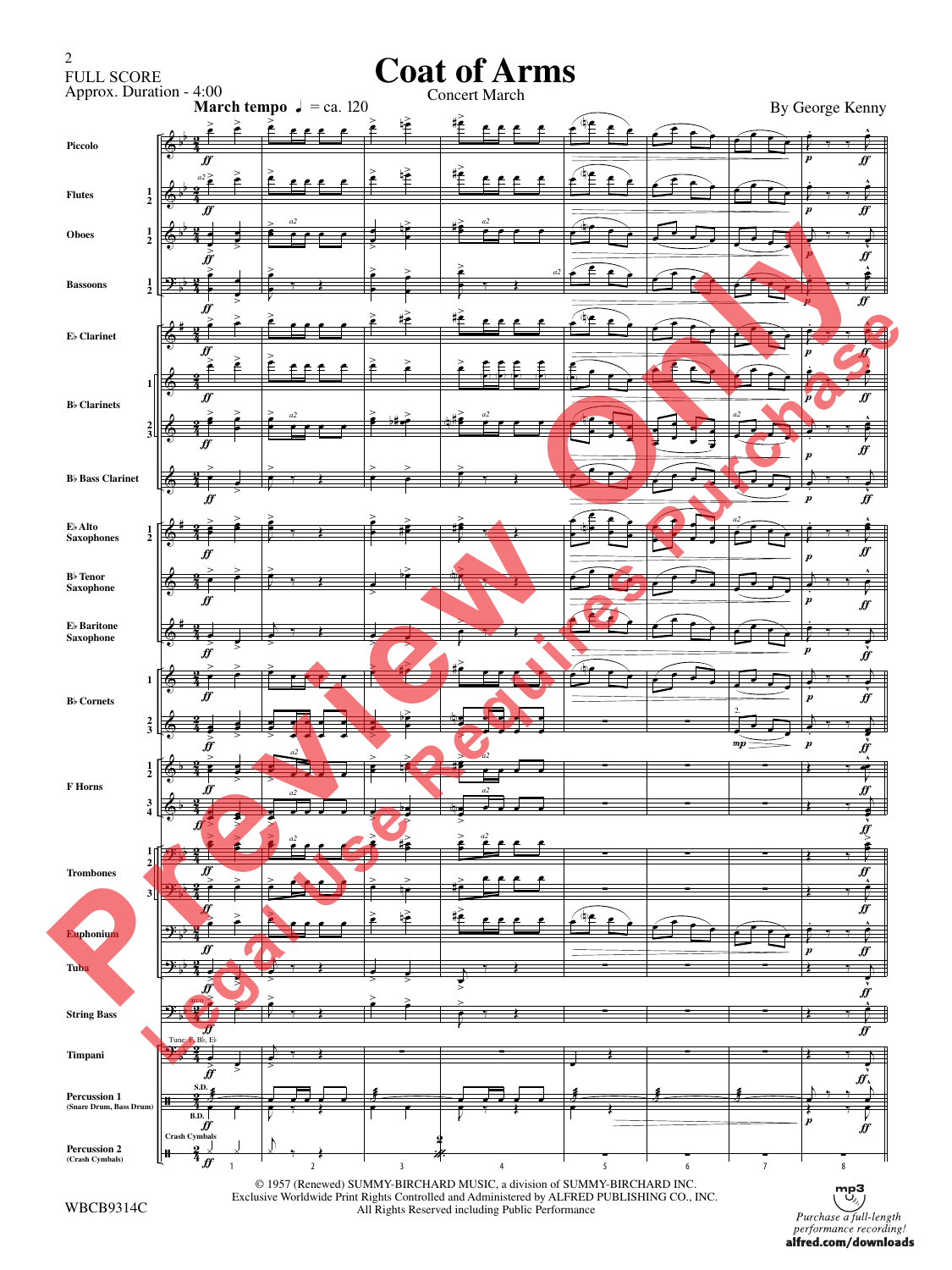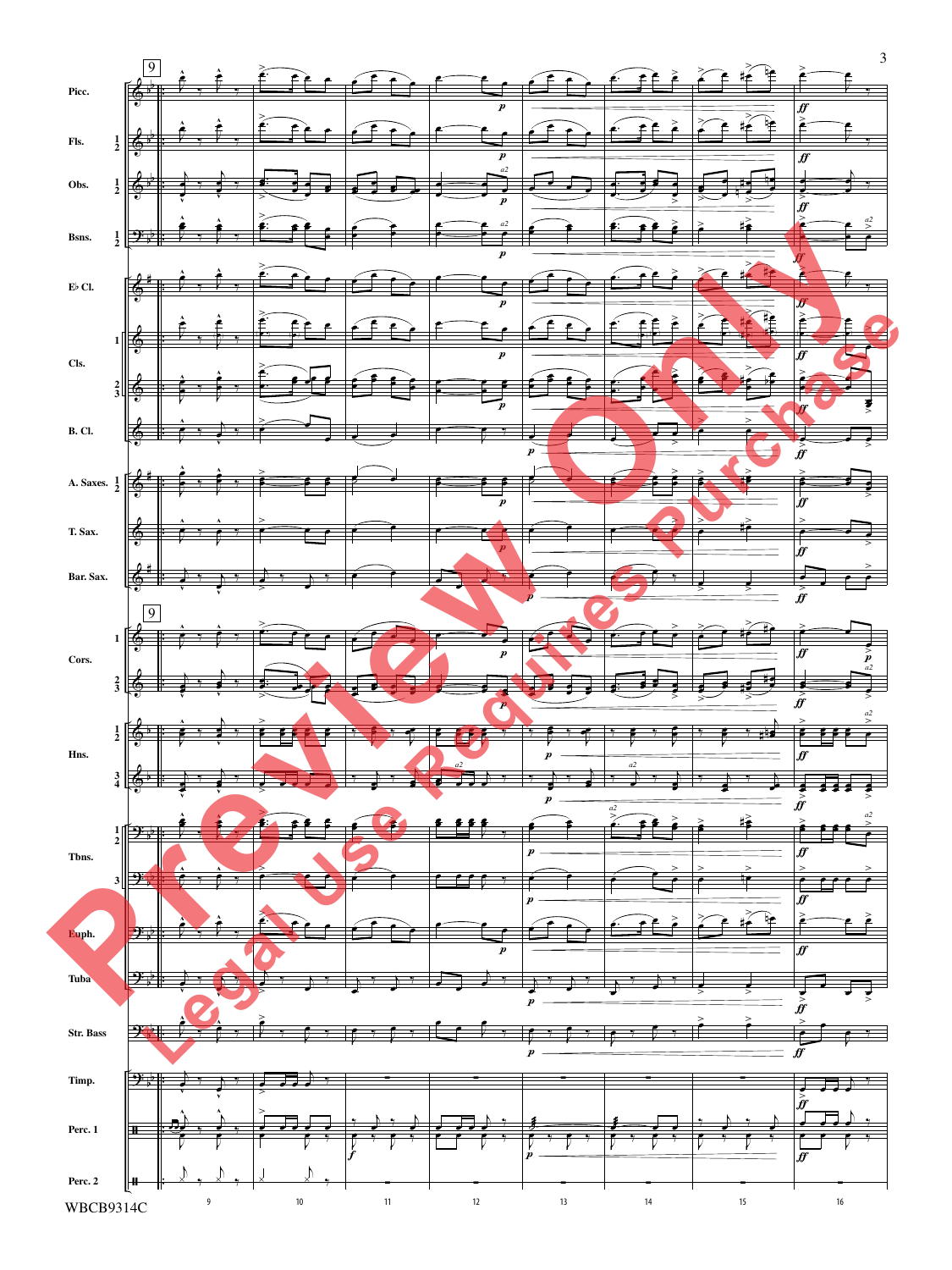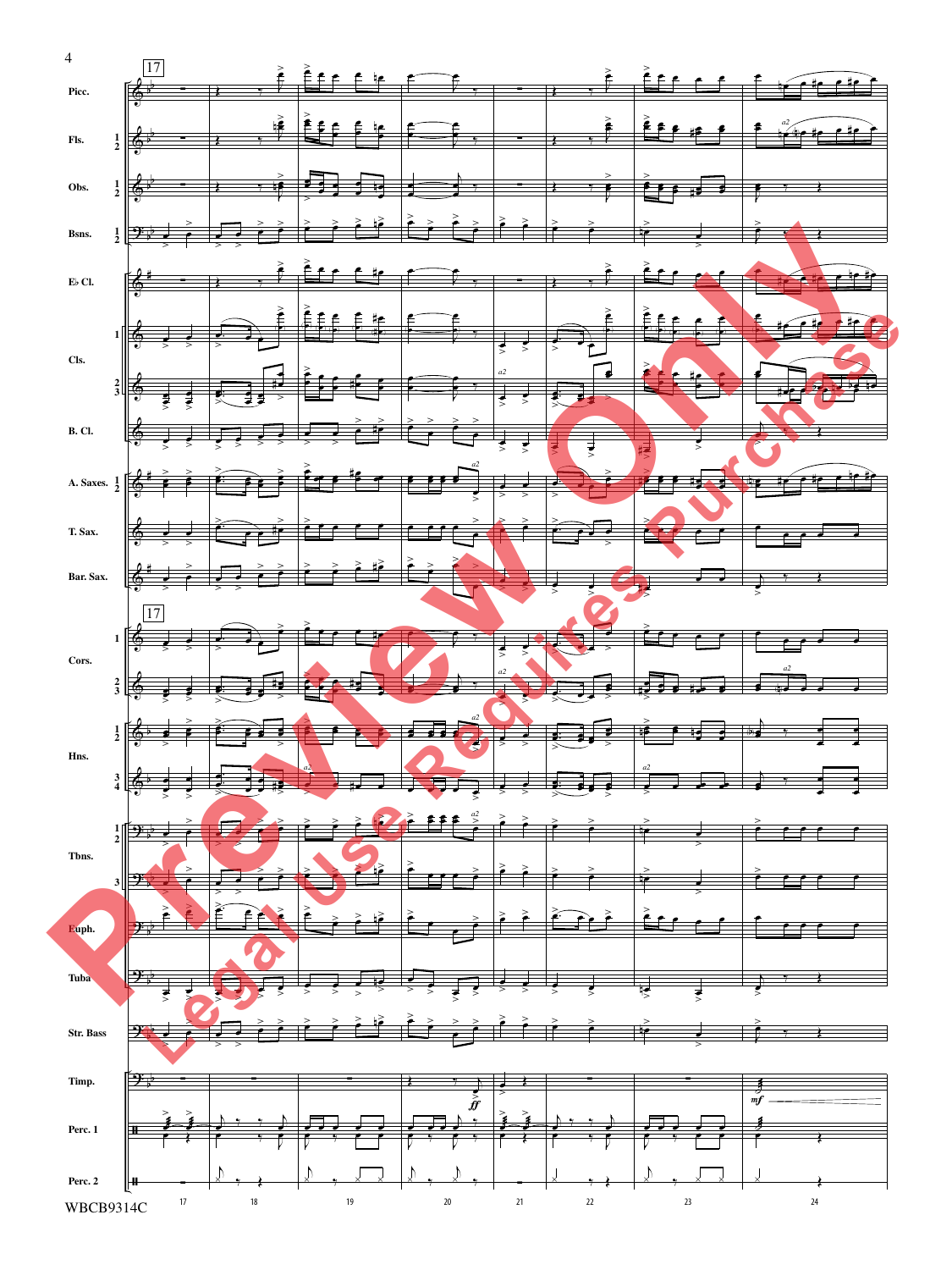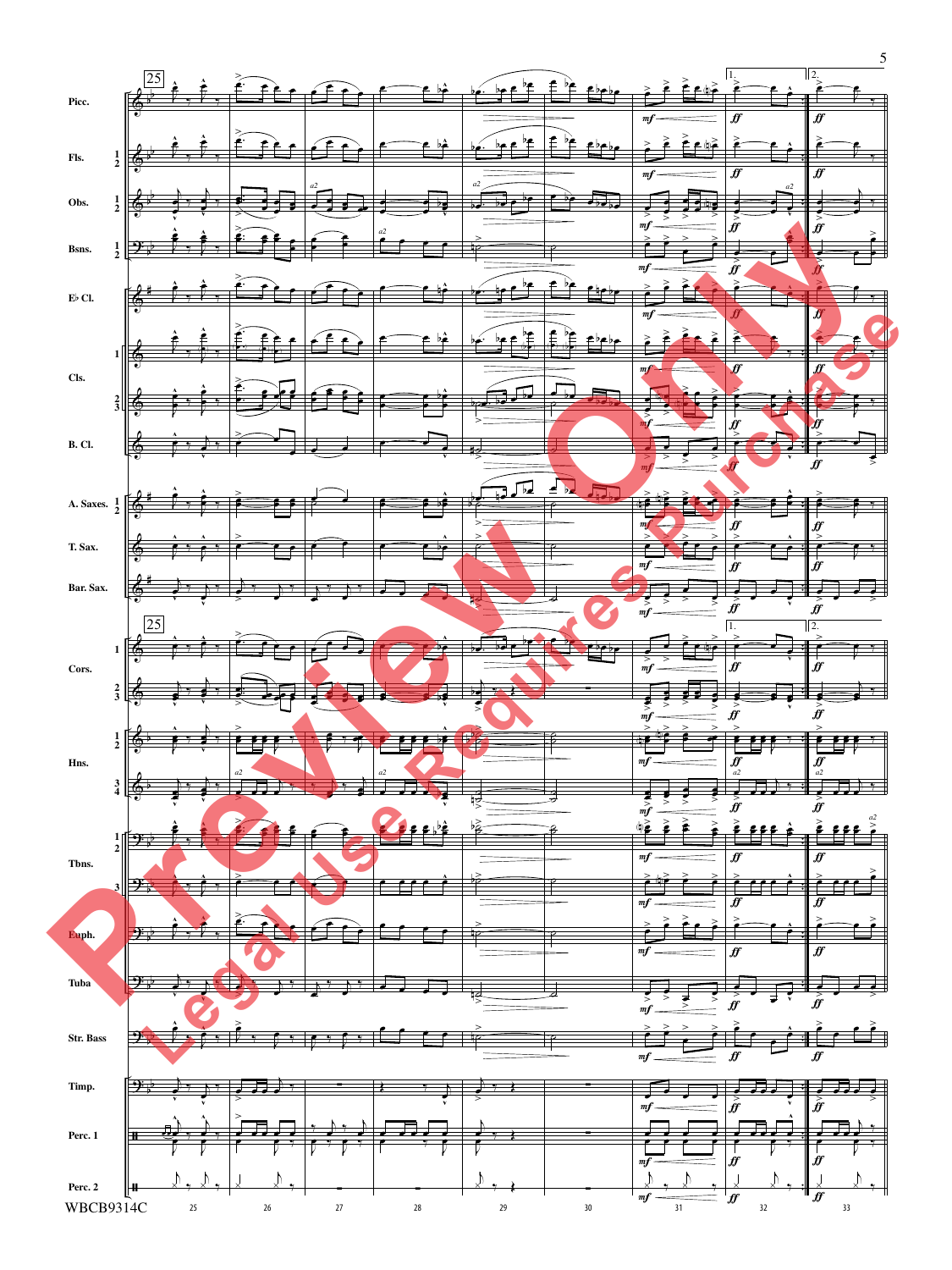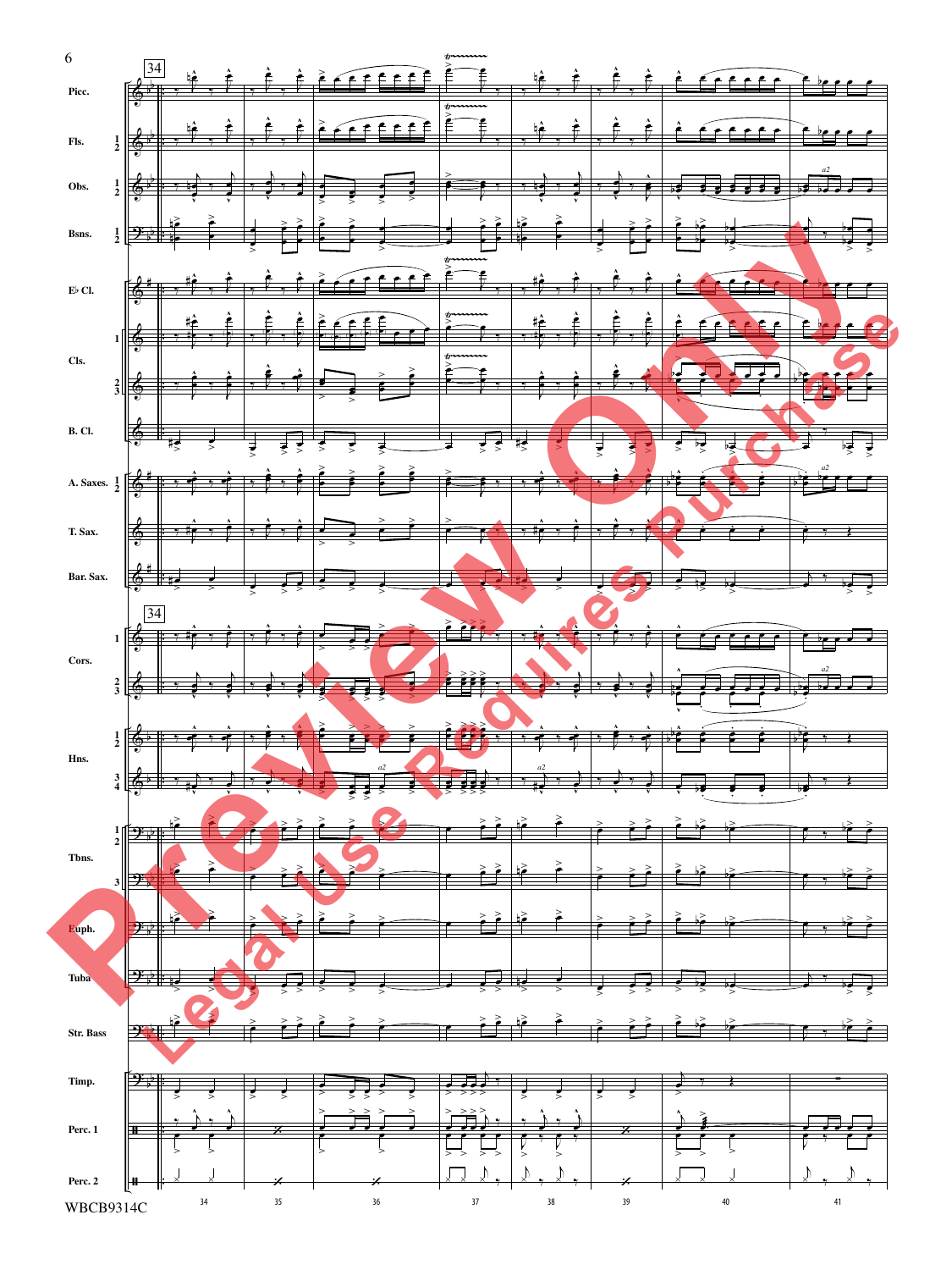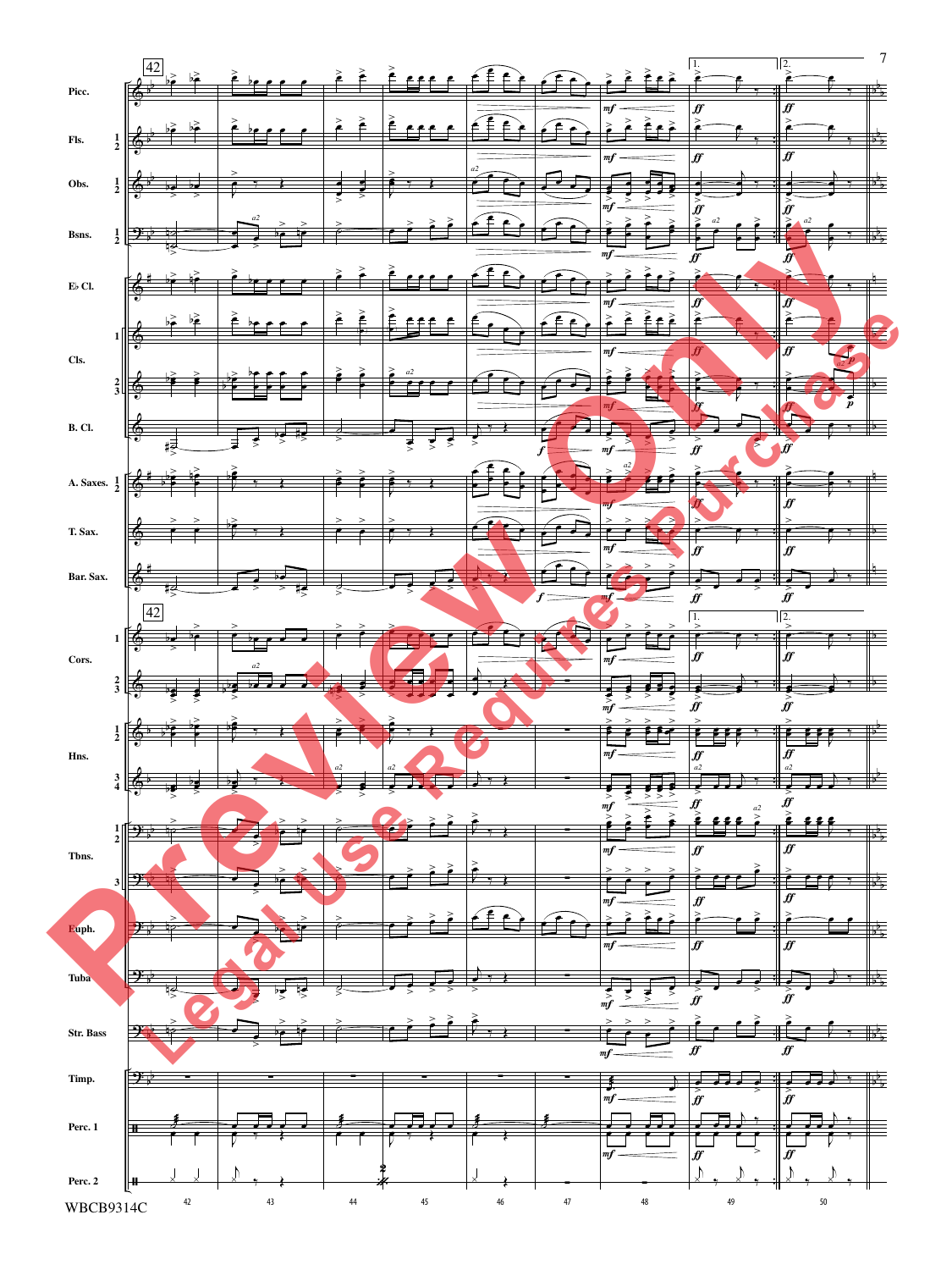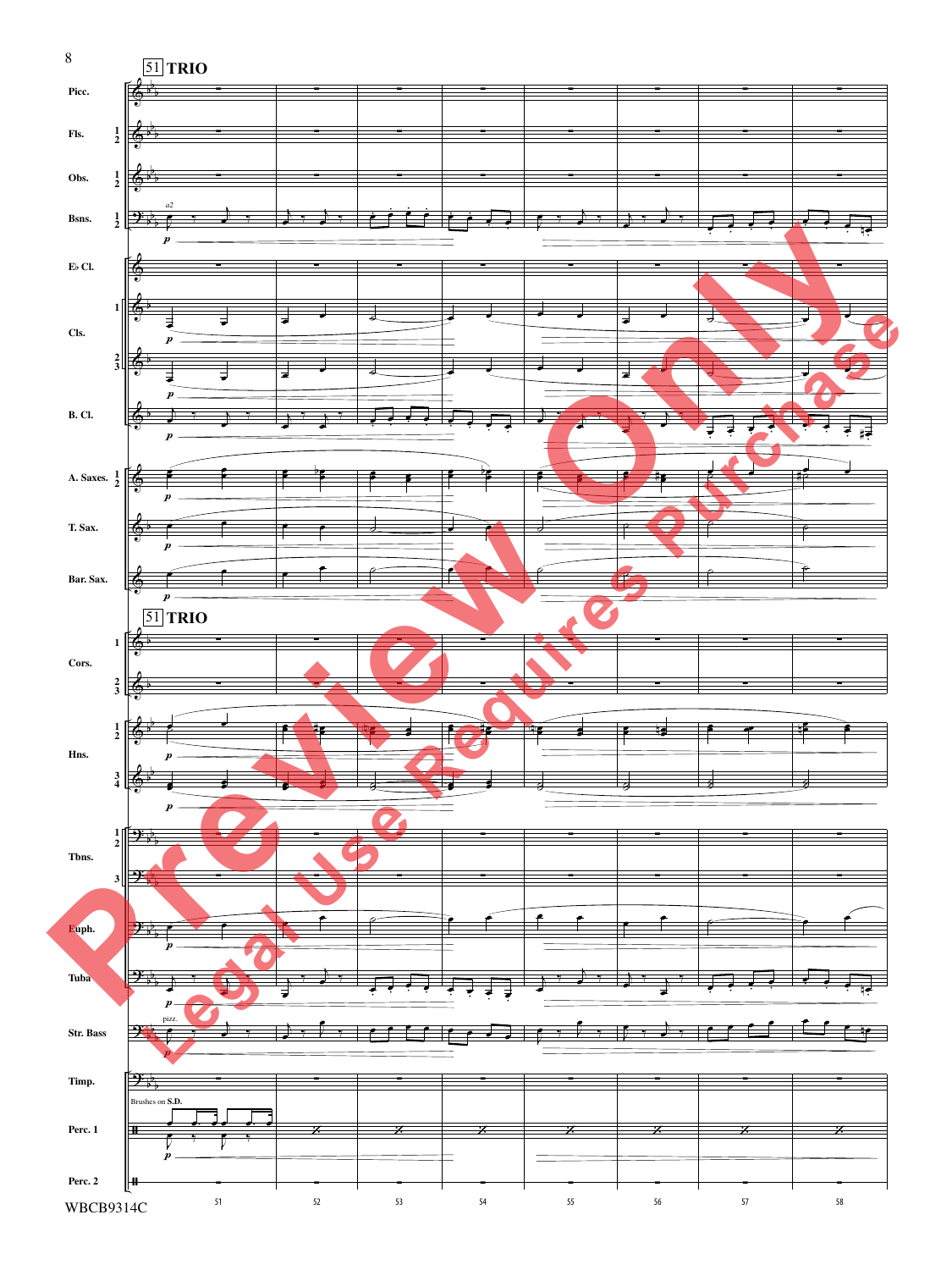

9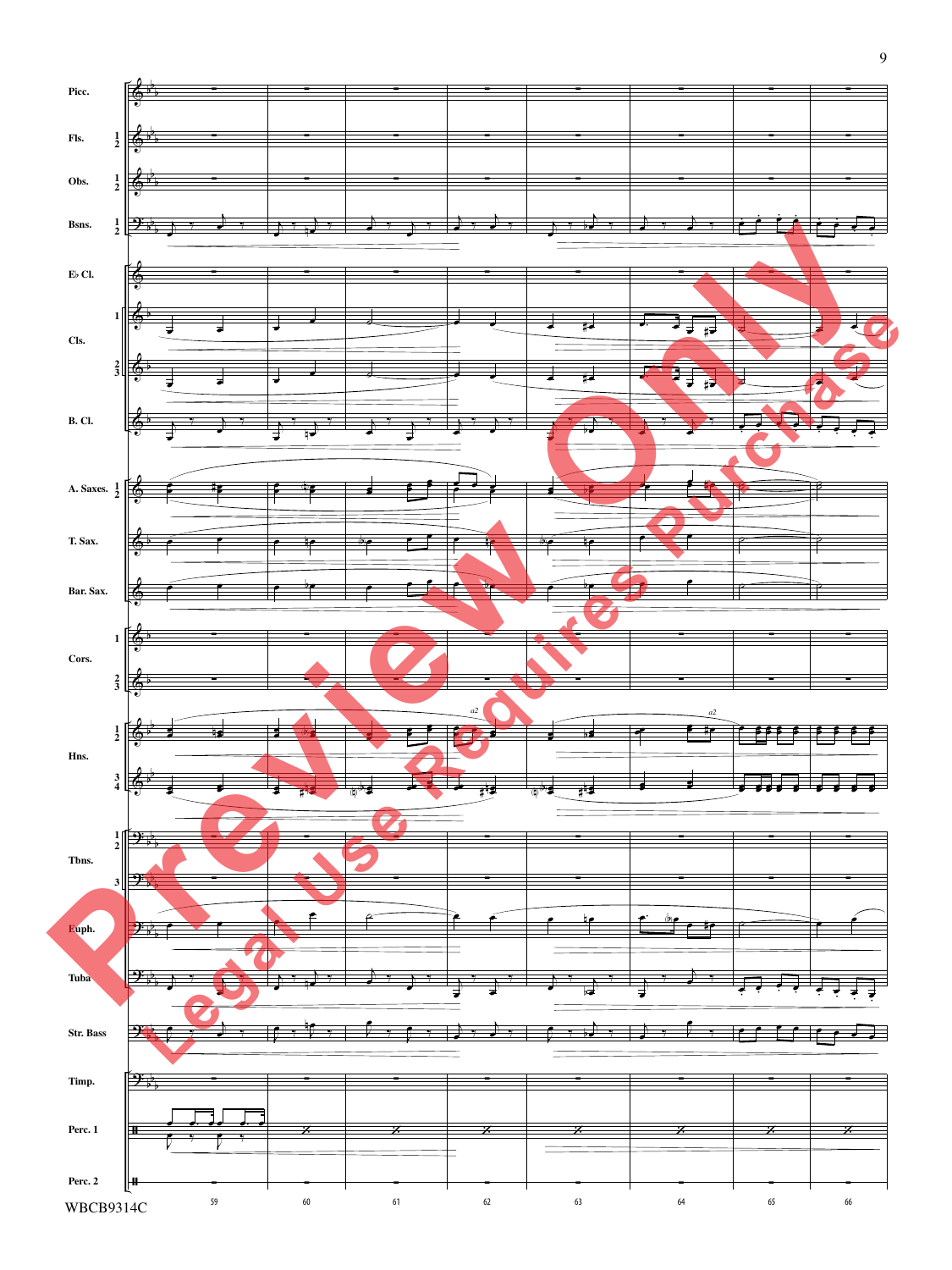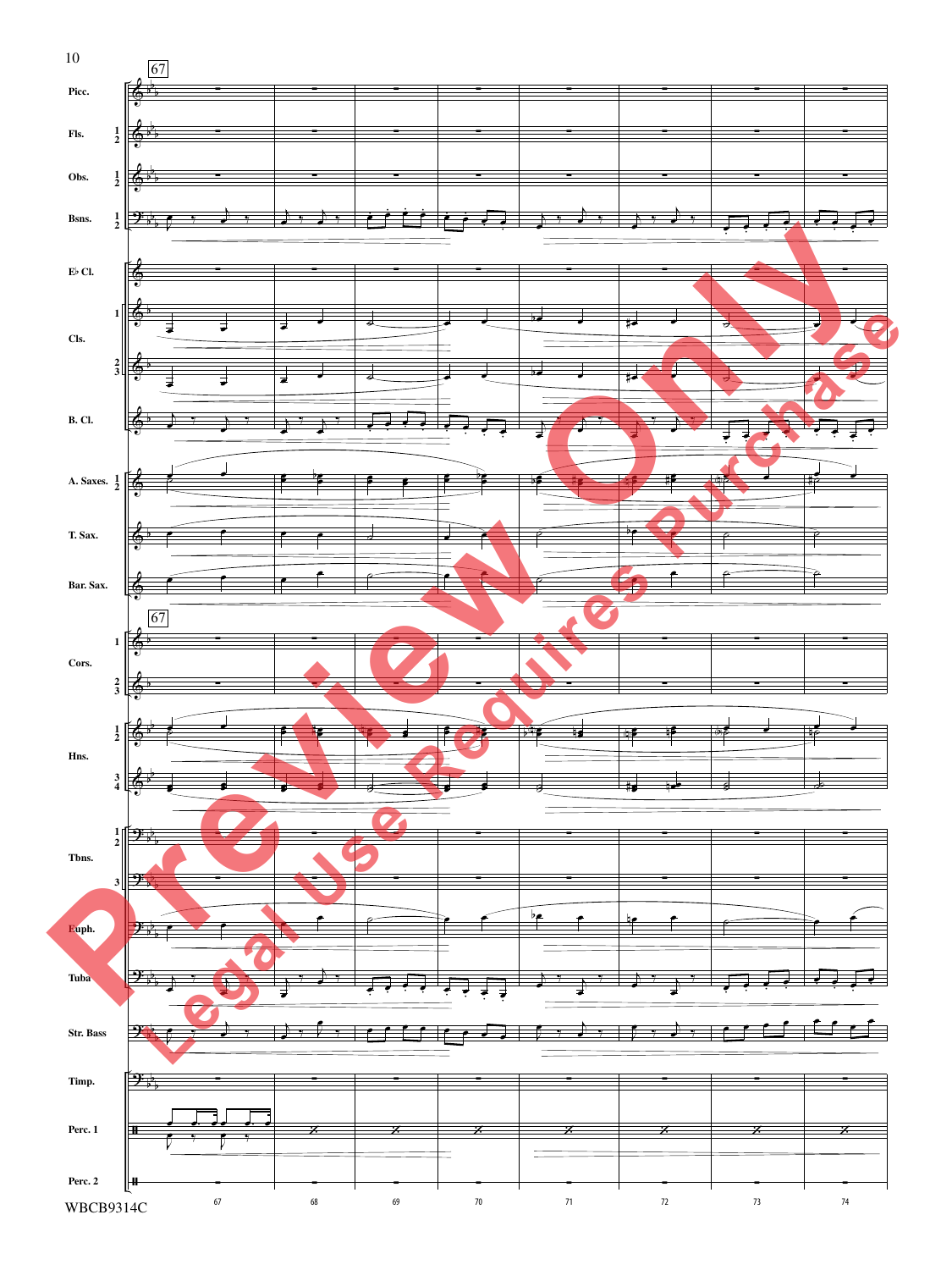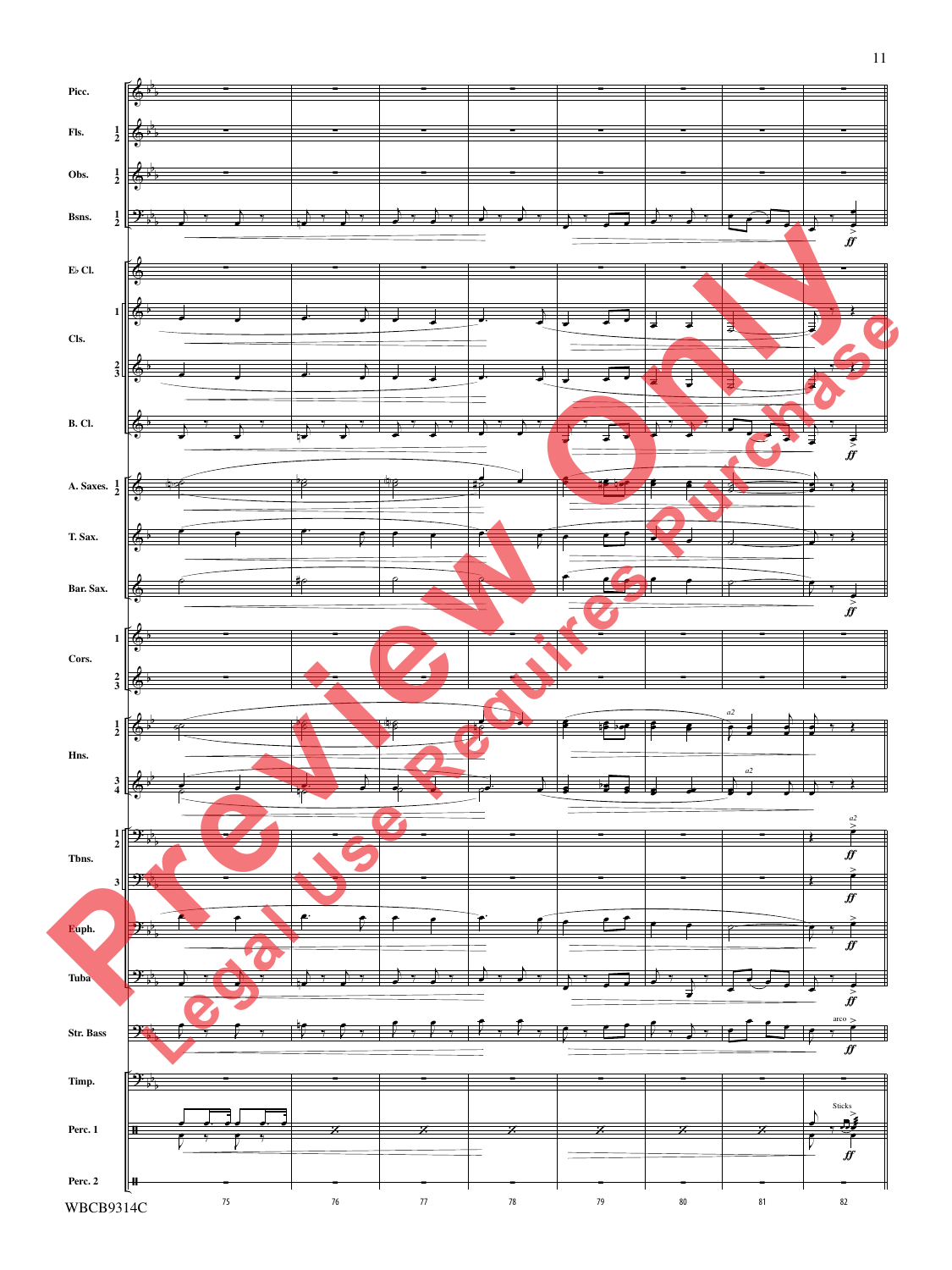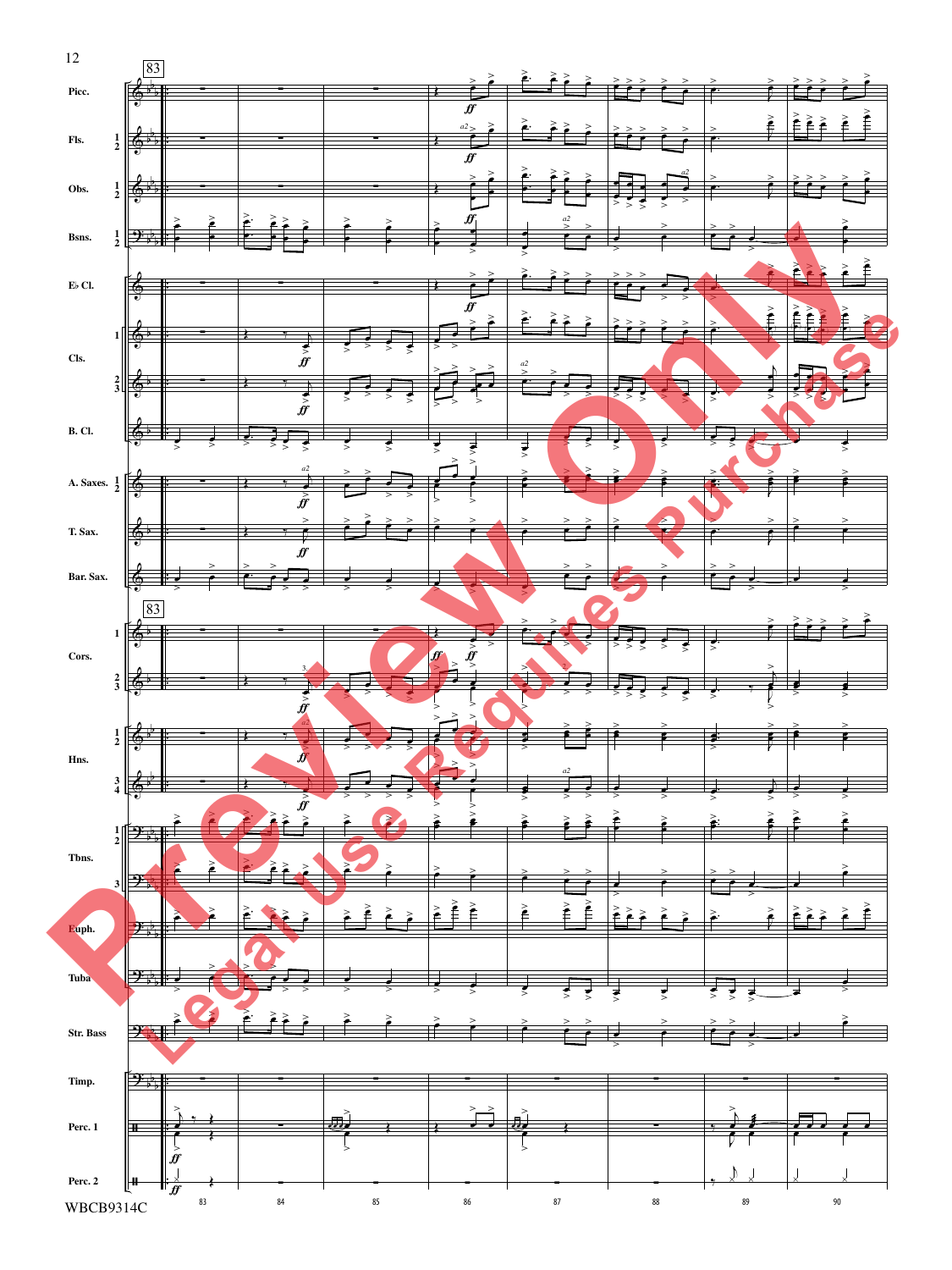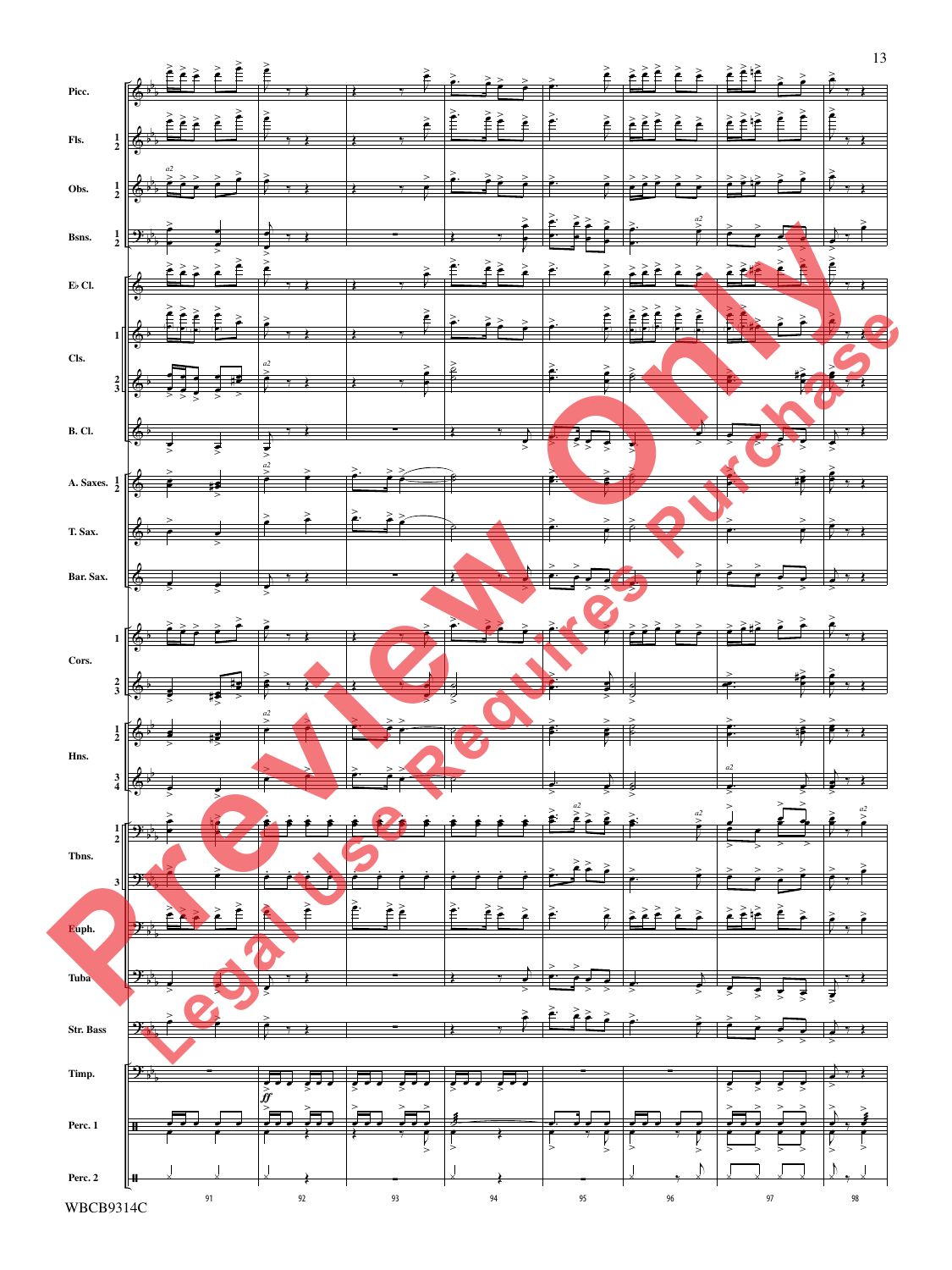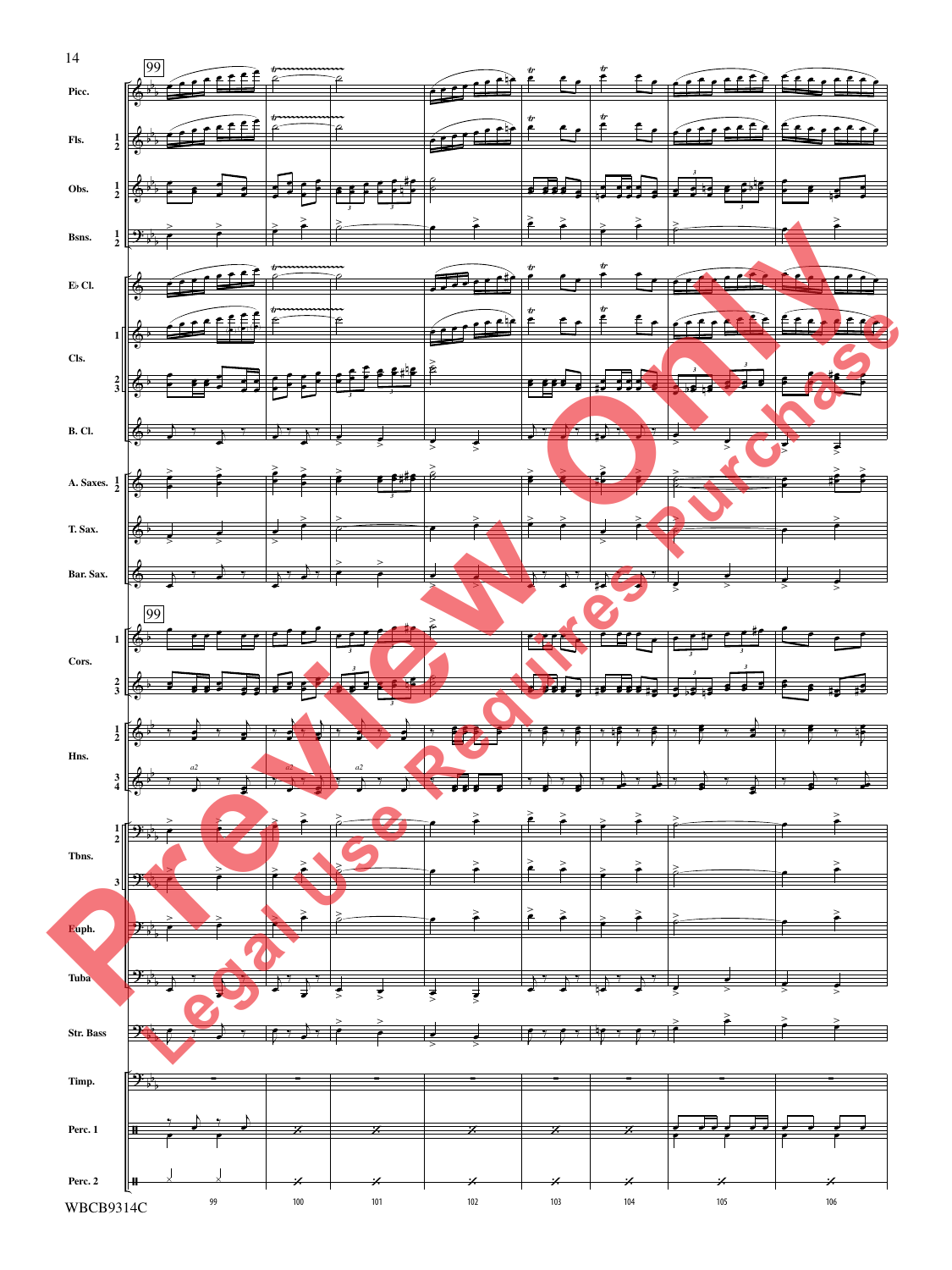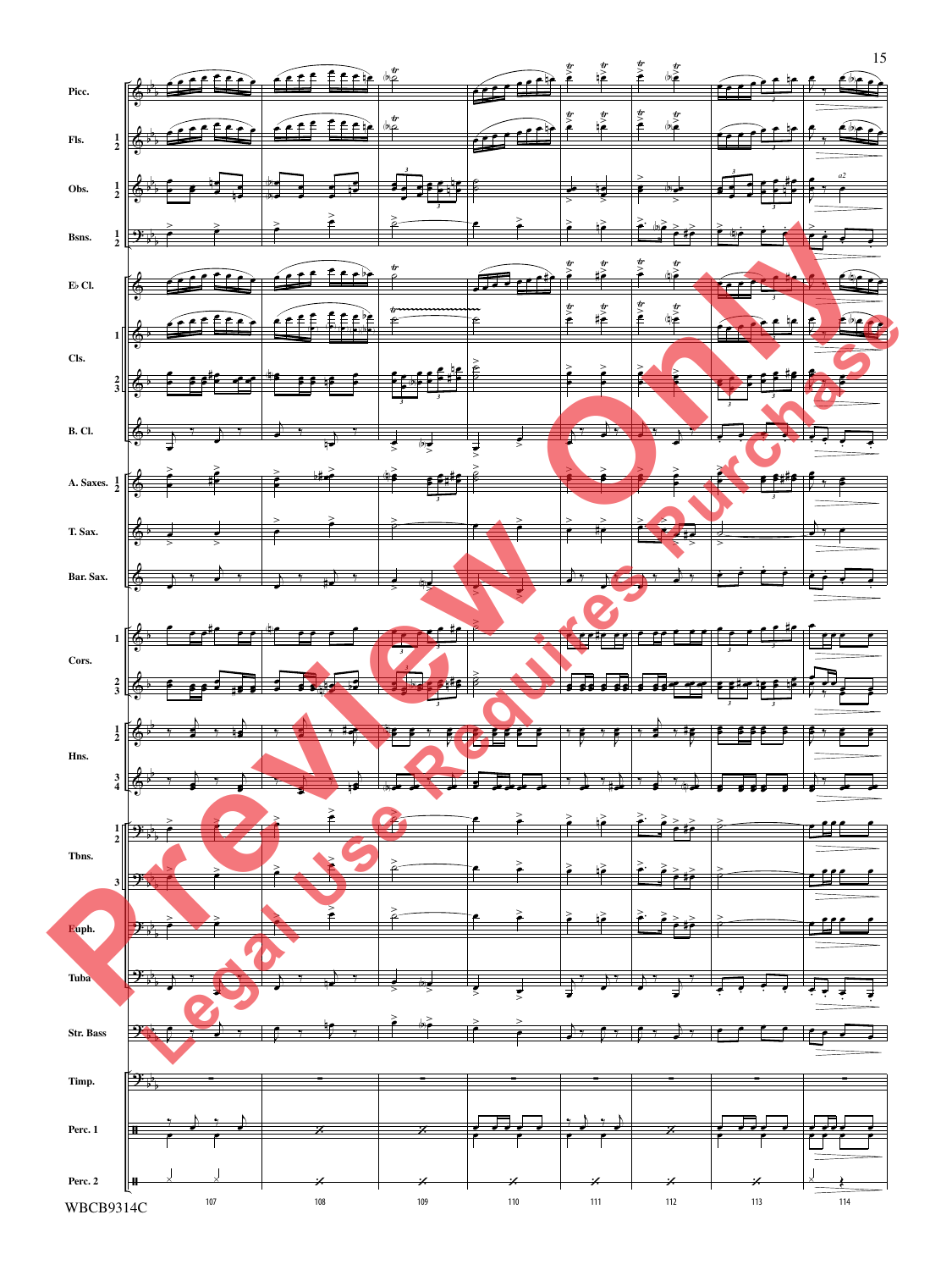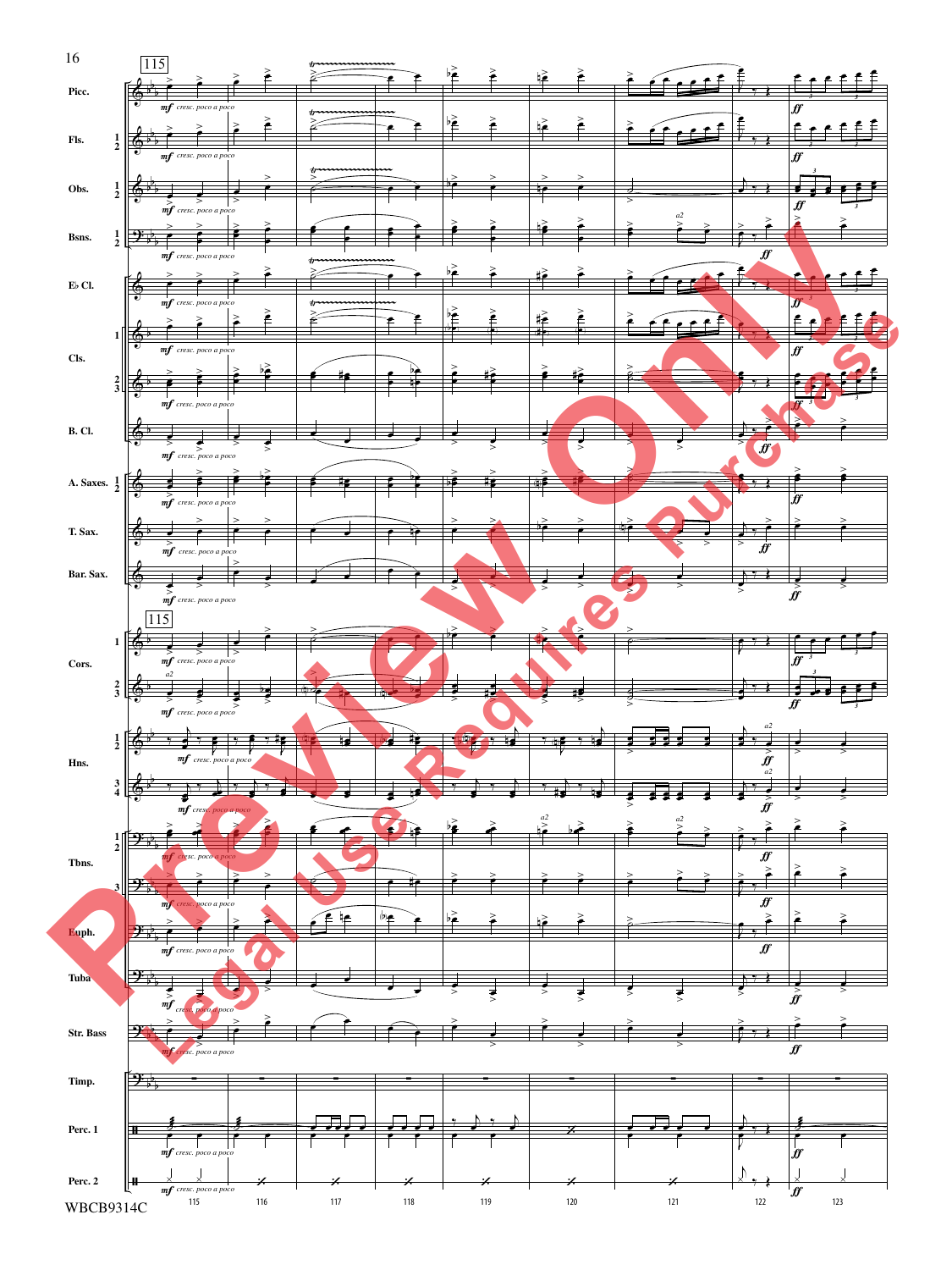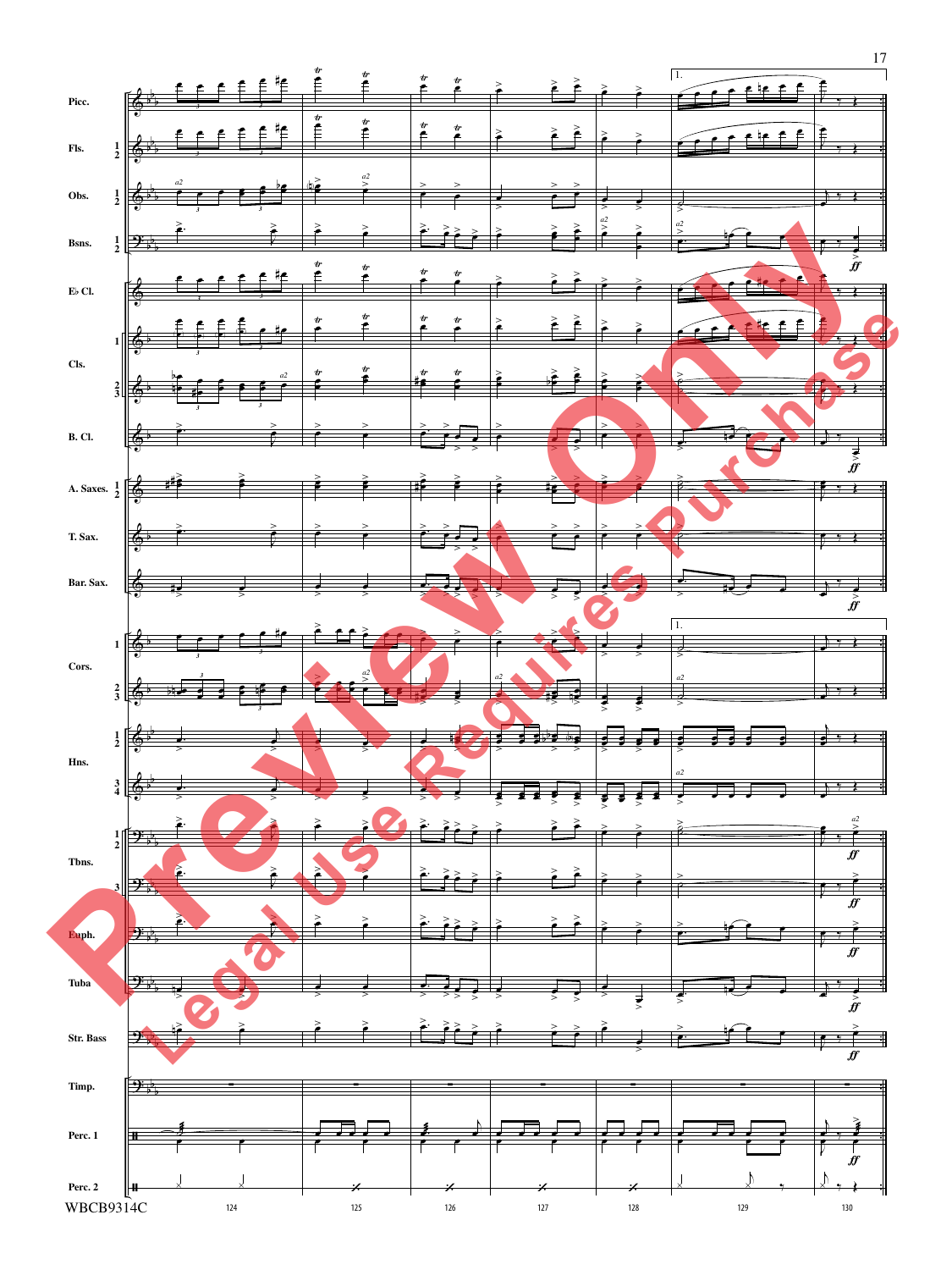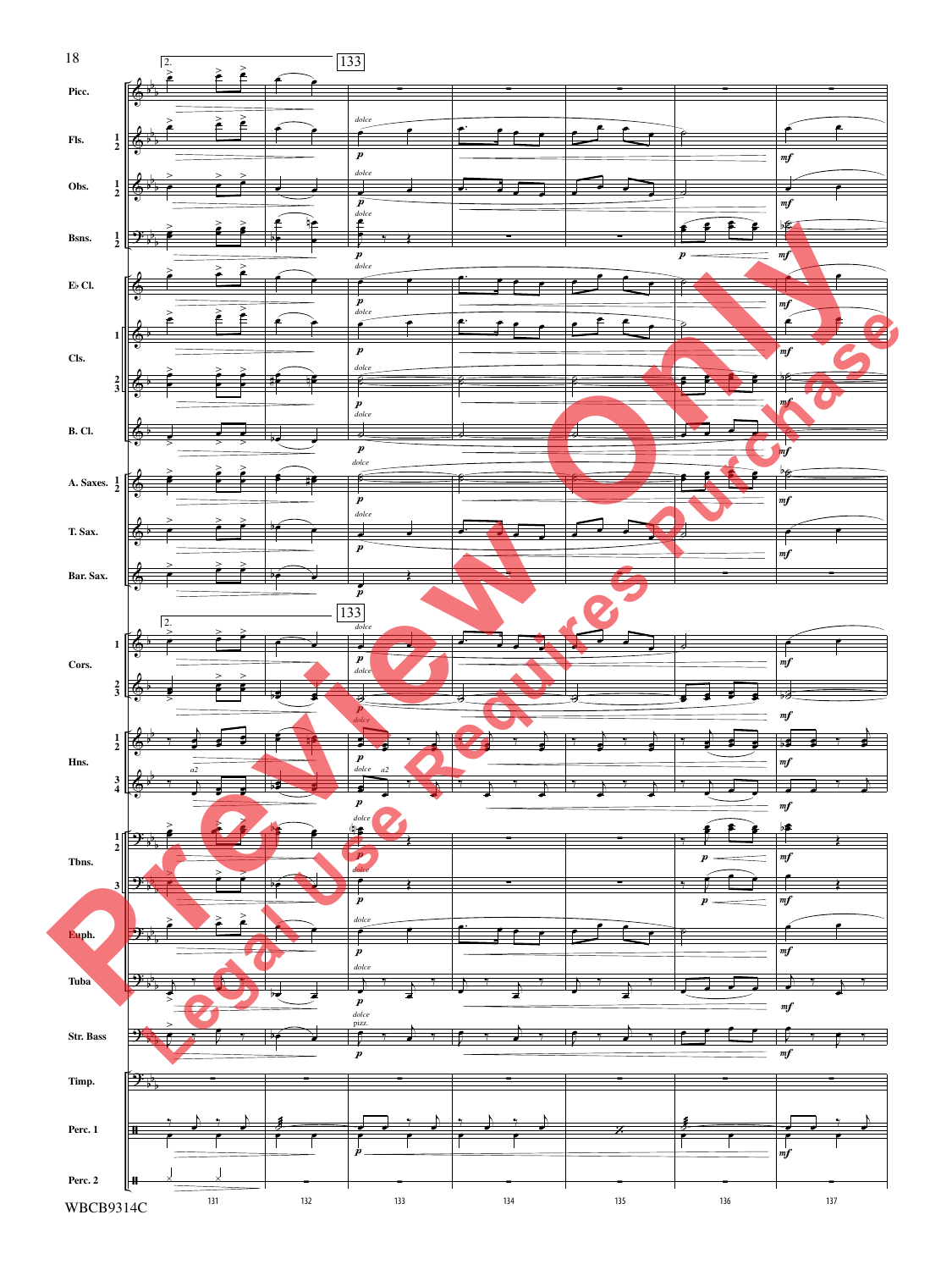